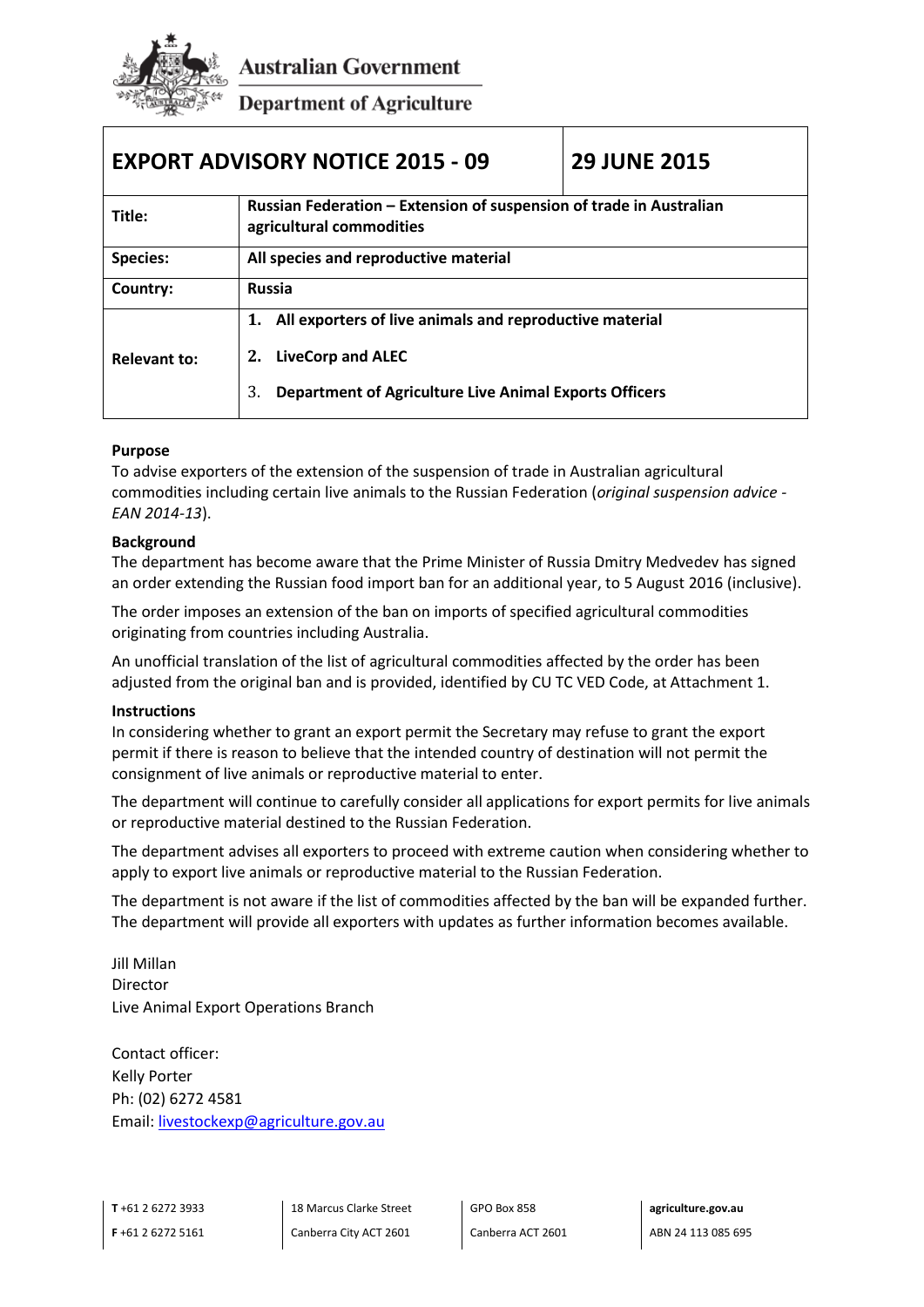**Attachment 1: List of agricultural products, raw materials and food, originating in the United States of America, the European Union, Canada, Australia and the Kingdom of Norway and banned for import to the Russian Federation until 5 August 2016 (inclusive).**

| Code CU TC VED                                                                                                                                                                                                                | Item Name *, ***                                                                                                                                                                       |
|-------------------------------------------------------------------------------------------------------------------------------------------------------------------------------------------------------------------------------|----------------------------------------------------------------------------------------------------------------------------------------------------------------------------------------|
| 0201                                                                                                                                                                                                                          | Cattle meat, fresh or chilled                                                                                                                                                          |
| 0202                                                                                                                                                                                                                          | Cattle meat, frozen                                                                                                                                                                    |
| 0203                                                                                                                                                                                                                          | Pork, fresh, chilled or frozen                                                                                                                                                         |
| 0207                                                                                                                                                                                                                          | Meat and edible offal of poultry from code 0105, fresh, chilled,<br>or frozen                                                                                                          |
| of 0210**                                                                                                                                                                                                                     | Meat salted, in brine, dried or smoked                                                                                                                                                 |
| of 0301**                                                                                                                                                                                                                     | Live fish (except for fry of Atlantic salmon (Salmo salar) and trout<br>(Salmo trutta, Oncorhynchus mykiss))                                                                           |
| 0302<br>0303<br>0304<br>0305<br>0306<br>0307**<br>0308                                                                                                                                                                        | Fish and crustaceans, molluscs and other aquatic invertebrates<br>(excluding young (spat) oysters and mussels)                                                                         |
| From 0401**<br>from 0402**<br>from 0403**<br>from 0404**<br>from 0405**<br>from 0406                                                                                                                                          | Milk and dairy products (excluding specialised lactose-free milk<br>and specialised lactose free dairy products intended as dietary<br>therapeutical food and dietary protective food) |
| 0701 (excluding 0701 10 000 0)<br>0702 00 000<br>0703 (excluding 0703 10 110 0)<br>0704<br>0705<br>0706<br>070700<br>0708<br>0709<br>0710<br>0711<br>0712 (excluding 0712 90 110 0)<br>0713 (excluding 0713 10 100 0)<br>0714 | Vegetables, edible roots and tubers (excluding planting potatoes,<br>planting onions, planting sweet corn hybrid, planting peas)                                                       |
| 0801<br>0802<br>0803<br>0804<br>0805<br>0806<br>0807<br>0808                                                                                                                                                                  | Fruit and nuts                                                                                                                                                                         |